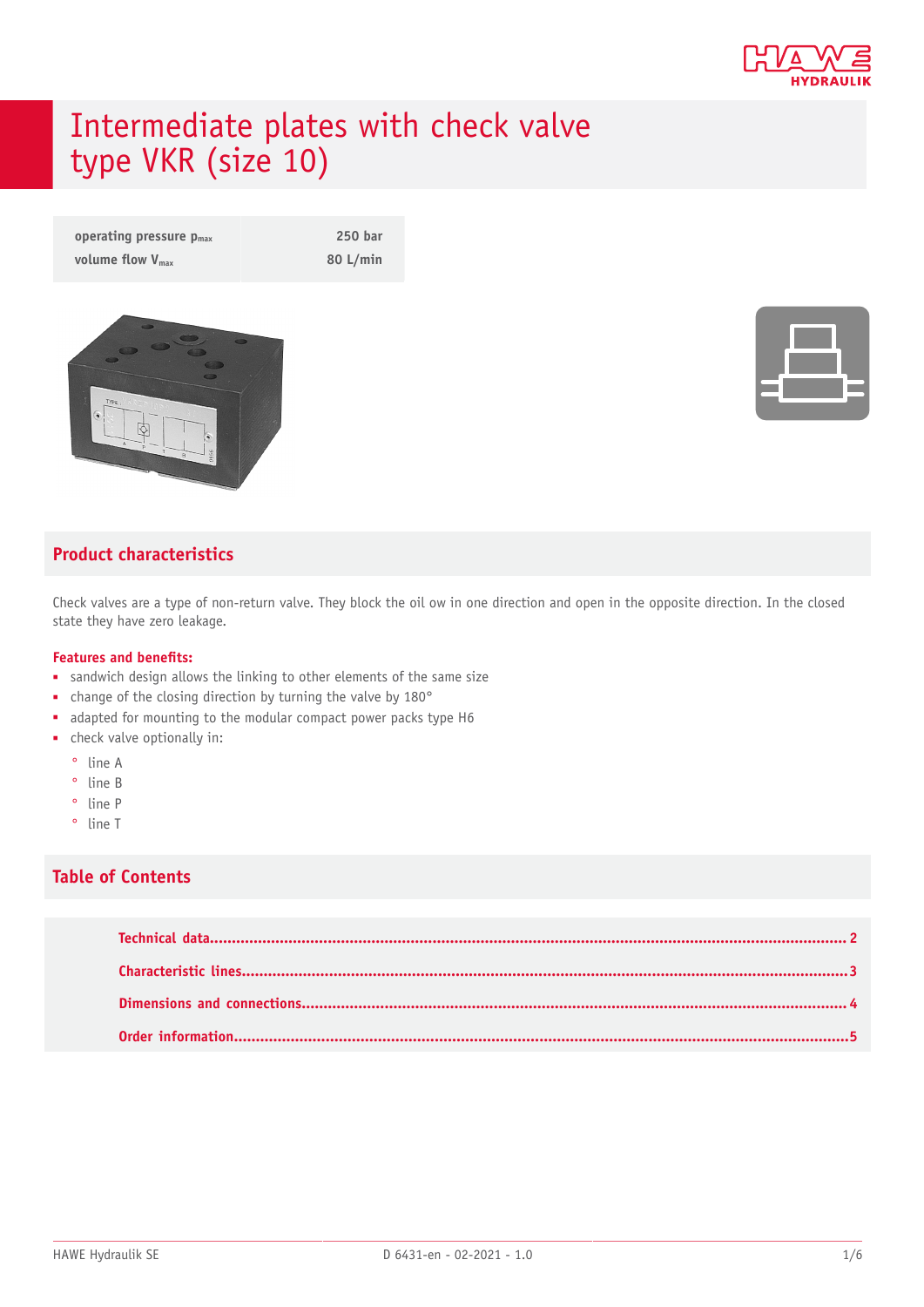

# <span id="page-1-0"></span>**Technical data**

### **General**

| type                | seated valve, spring-loaded |  |  |  |  |
|---------------------|-----------------------------|--|--|--|--|
| design              | intermediate plate valve    |  |  |  |  |
| weight              | $2.1$ kg                    |  |  |  |  |
| ambient temperature | $-30$ to $+50$ °C           |  |  |  |  |
| mounting position   | arbitrary                   |  |  |  |  |
| connection size     | IS04401-05-04-0-05 (NG10)   |  |  |  |  |

### **Hydraulic parameters**

Hydraulic fluid: mineral oil according to DIN 51524, other media on request

| max. operating pressure         | 250 bar                                 |
|---------------------------------|-----------------------------------------|
| hydraulic fluid temperature     | $-25$ to $+70$ °C                       |
| viscosity                       | $10 - 600$ mm <sup>2</sup> /s           |
| permissible degree of pollution | max. class 22/19/16 according ISO 4406  |
| filter recommendation           | filter retention rate $\beta_{25} > 75$ |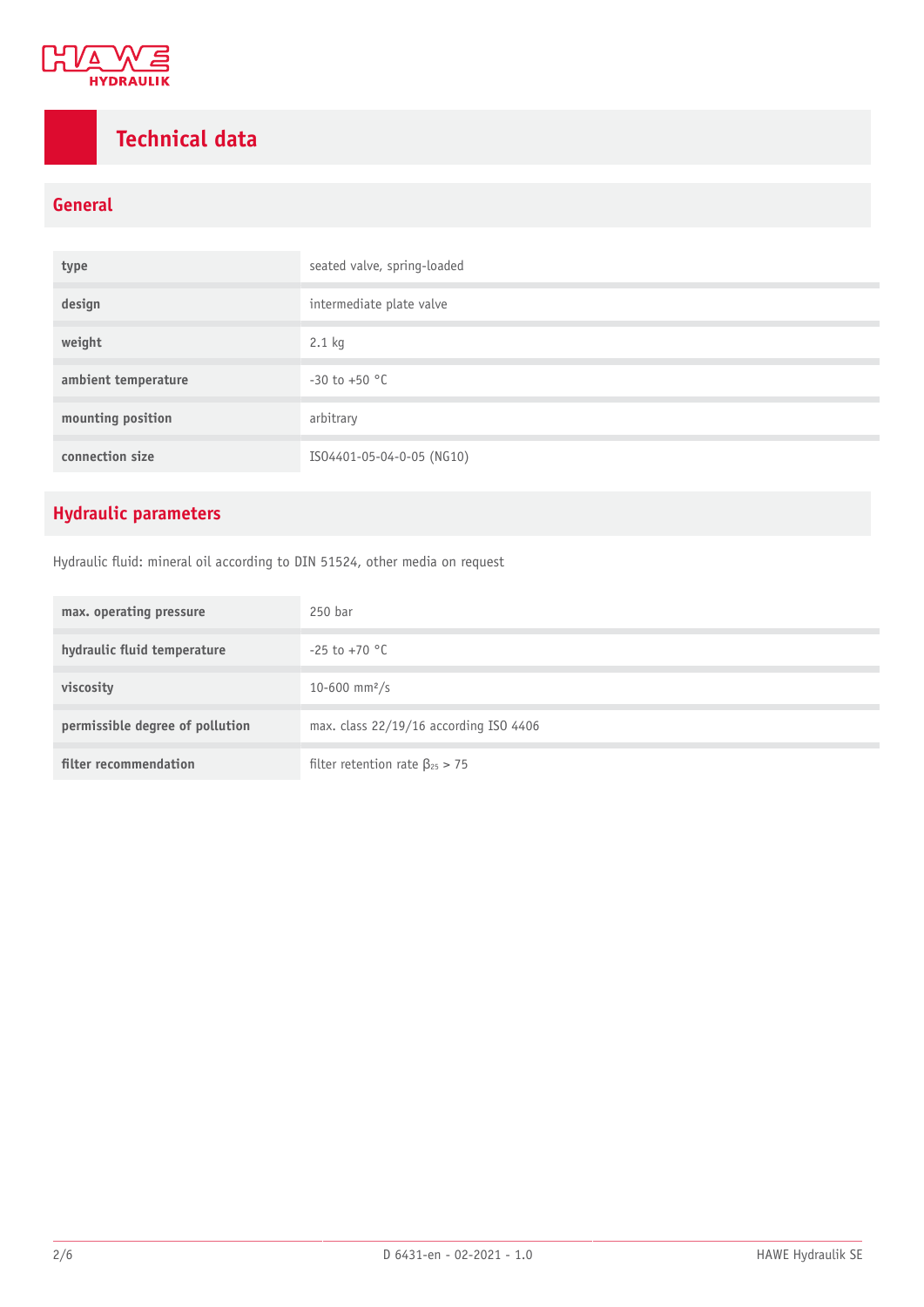

# <span id="page-2-0"></span>**Characteristic lines**



measured at hydraulic fluid temperature 50 °C, viscosity 21 mm<sup>2</sup>/s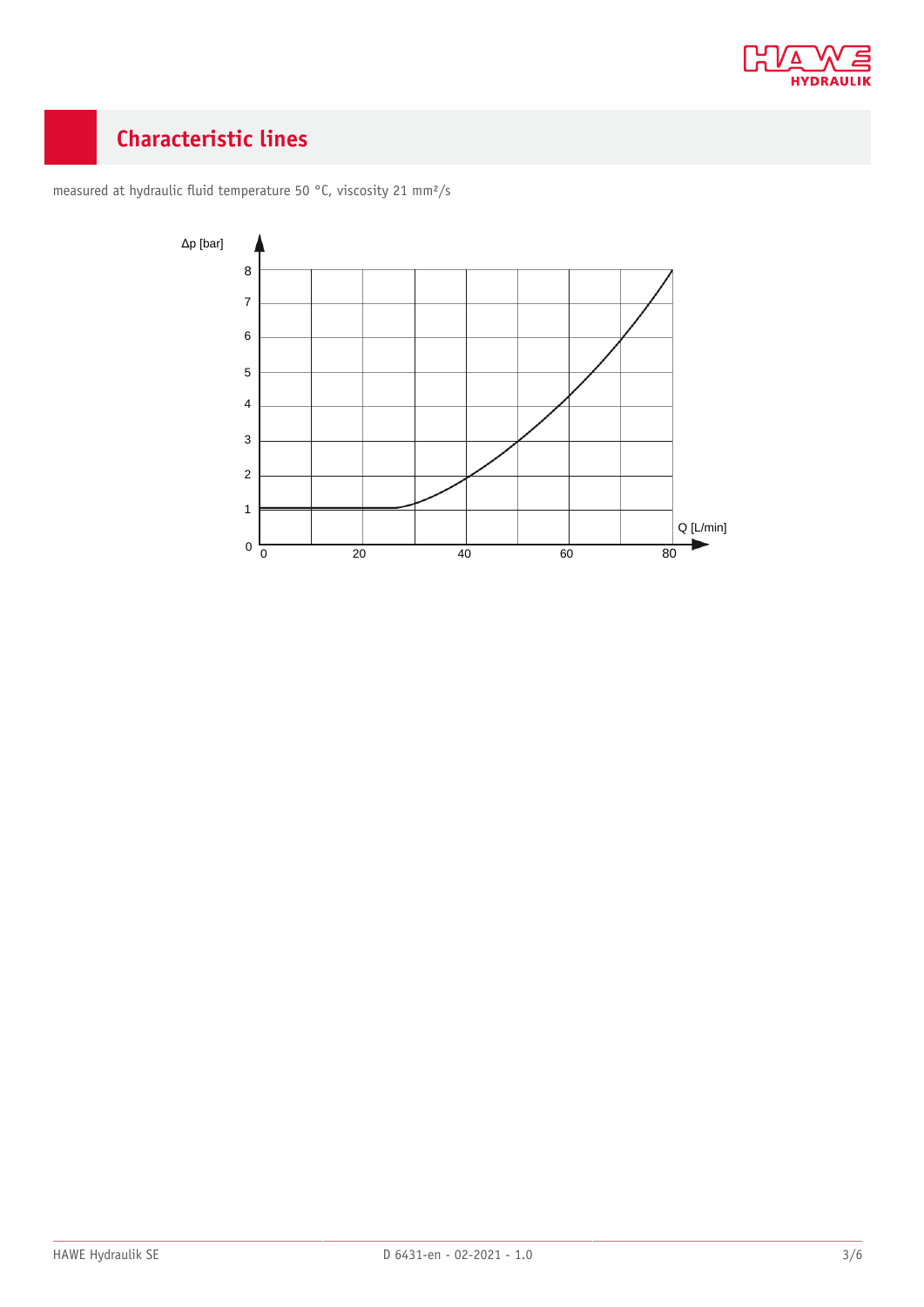

## <span id="page-3-0"></span>**Dimensions and connections**

Dimensions are given in mm.

The sealing plate is included in the delivery.

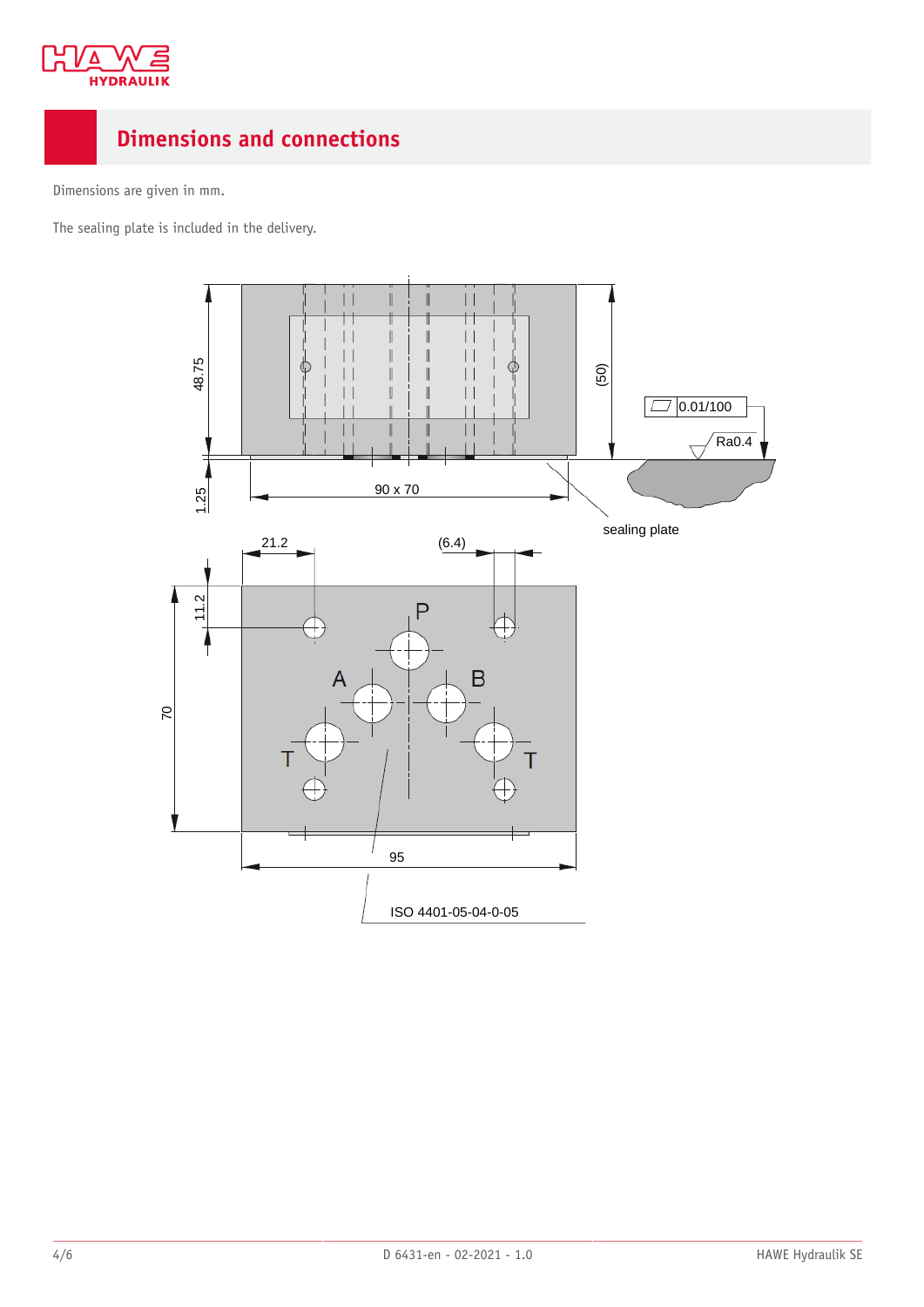

# <span id="page-4-0"></span>**Order information**

### **Type code**

| <b>VKR</b> | <b>ZP10</b> | $\mathsf B$ | 1 |                  |             |                                                              |
|------------|-------------|-------------|---|------------------|-------------|--------------------------------------------------------------|
|            |             |             |   | opening pressure |             | standard opening pressure 1 bar (other pressures on request) |
|            |             |             |   | check valve in   | $\sf P$     | line P, free flow to the actuator                            |
|            |             |             |   |                  |             | ≸<br>þ<br>B<br>Ť<br>Α                                        |
|            |             |             |   |                  | $\mathsf A$ | line A, free flow to the actuator                            |
|            |             |             |   |                  |             | €<br>$\frac{1}{P}$<br>$\overline{B}$<br>$\overline{A}$<br>T  |
|            |             |             |   |                  | $\top$      | line T, free flow from the actuator                          |
|            |             |             |   |                  |             | ≸<br>$\mathsf I$<br>$\bar{P}$<br>B.<br>À<br>T                |
|            |             |             |   |                  | $\sf B$     | line B, free flow from the actuator                          |
|            |             |             |   |                  |             | $\overline{\phantom{a}}$<br>$\dot{P}$<br>Α<br>В<br>т         |
|            | size        | 10          |   |                  |             |                                                              |
| type       | check valve |             |   |                  |             |                                                              |